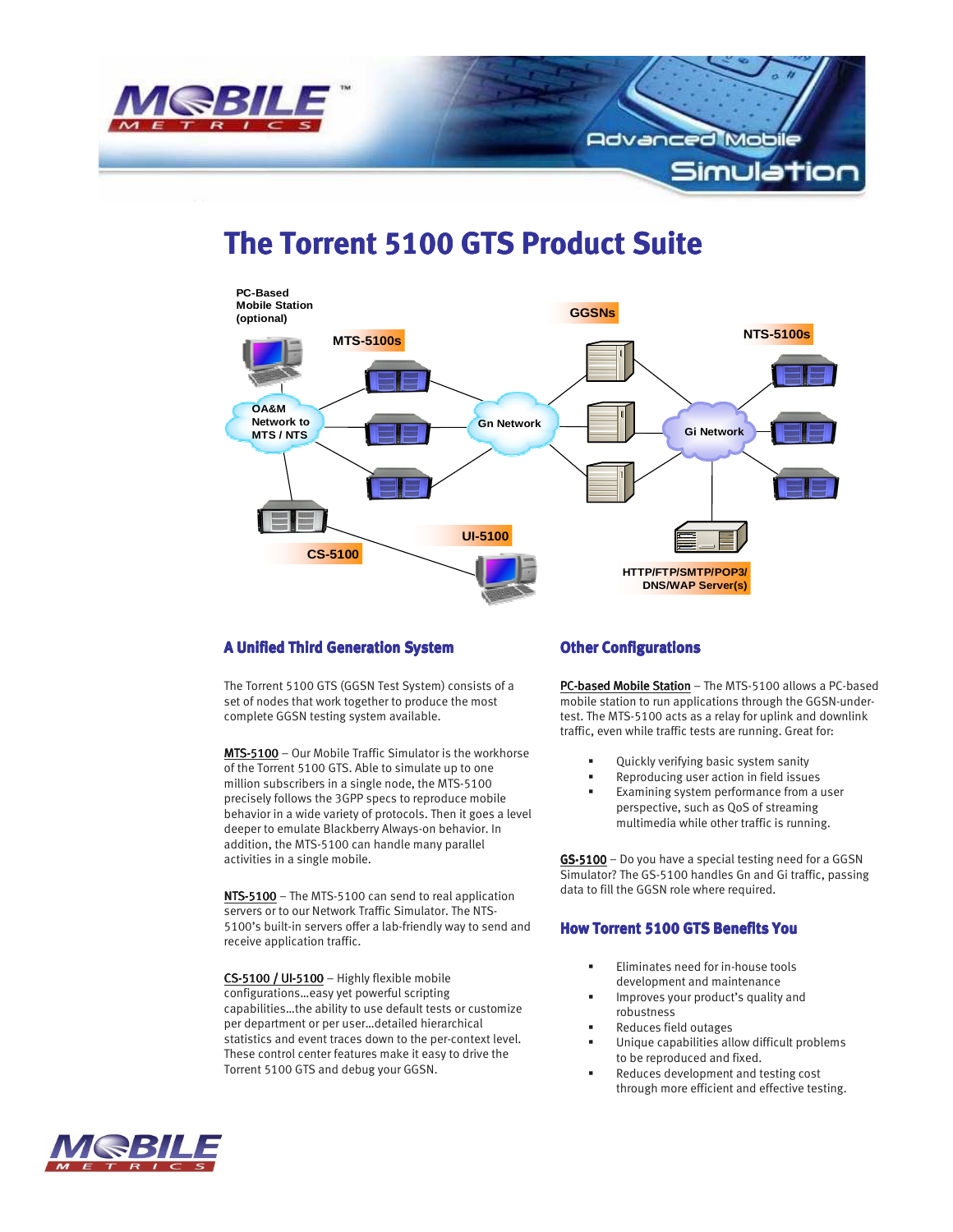# **The Third Generation Difference**

The Torrent 5100 GTS is an original – the first-ever Third Generation wireless data test system. But what does that mean, and what difference can it make in your lab, your team and your product?

First generation test systems were essentially simple packet blasters. As the industry matured, second generation systems became available which featured

stateful transactional mobile traffic. In 2005, Mobile Metrics introduced Torrent 5100 GTS as the first in the new Third Generation class of products, setting a new standard for precise mobile simulation, programmable flexibility, torrential power and sensible, easy-to-use control.

The following figure outlines some of the key differences between the three generations of systems:

|                              | 1 <sup>st</sup> Generation                           | <b>Generation</b><br>2 <sup>nd</sup> | 3 <sup>rd</sup> Generation                                                  |
|------------------------------|------------------------------------------------------|--------------------------------------|-----------------------------------------------------------------------------|
| <b>Programmability</b>       | None                                                 | None                                 | Per mobile<br>scripting                                                     |
| Testing<br><b>Automation</b> | Minimal                                              | Minimal                              | Automated,<br>hierarchical test<br>cases                                    |
| <b>Parallelism</b>           | Nearly absent                                        | Minimal                              | Parallelism from<br>the ground up.<br>including per-<br>mobile parallelism. |
| <b>Mobile Behavior</b>       | Simulated<br>signaling and<br>bearer byte<br>streams | Mobiles behave per<br>specification  | Mobiles behave<br>like actual mobile<br>brands                              |
| <b>Statistics</b>            | Limited                                              | Moderate                             | Extensive,<br>hierarchical, and<br>per-mobile                               |
| <b>Software Updates</b>      | Manual                                               | Manual                               | Automatic (HTTP<br>based)                                                   |

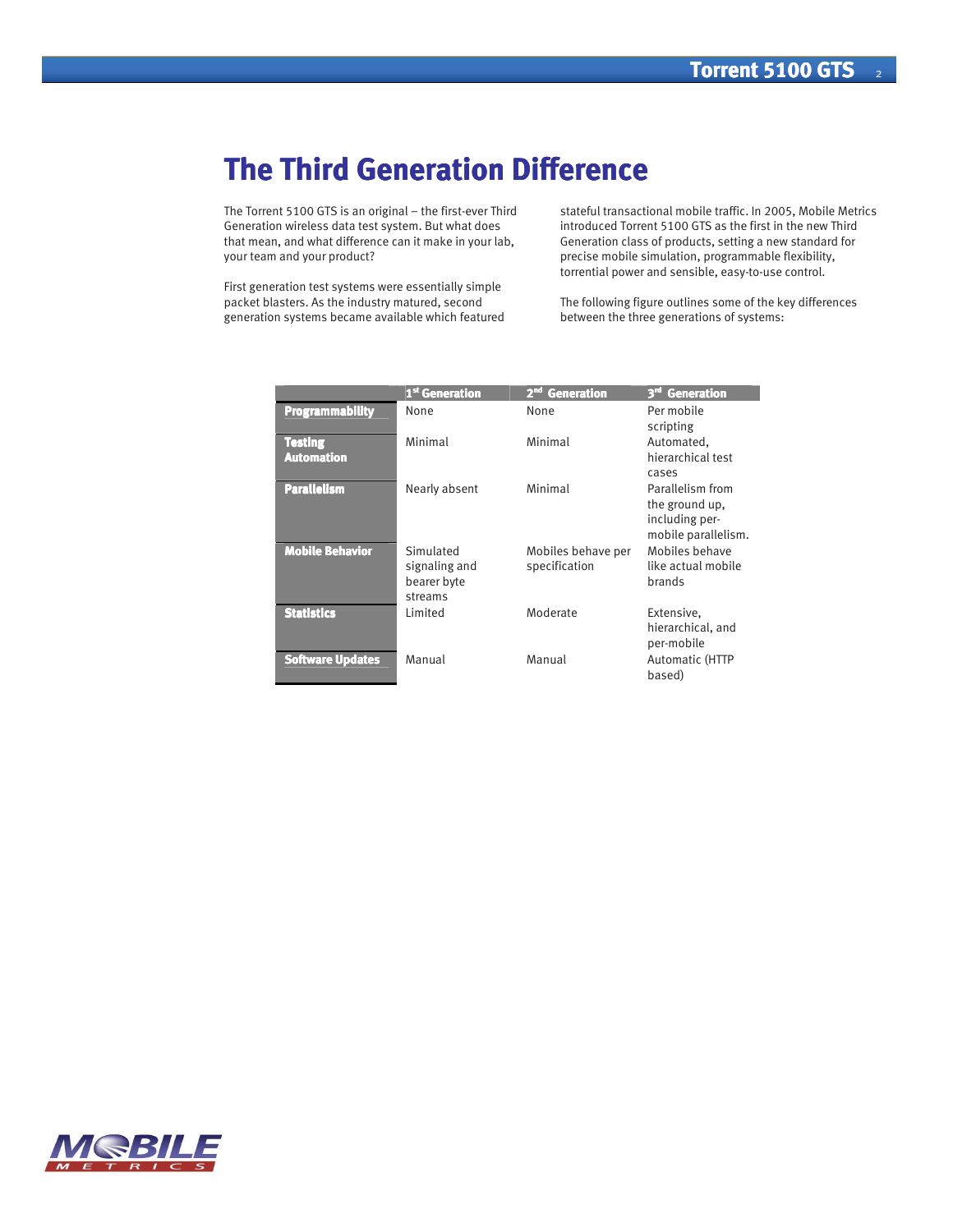# **Fulfilling User Desires**

# **All in One Place Place Place**

Listening to customers is our strength. Our users have told us what they want in a user interface, and we've put it into the Torrent 5100 GTS.

|                                                   | Statistics                                 |                            |                                                                                        |                                  |                              | $12 - 24 - 16$       |  |
|---------------------------------------------------|--------------------------------------------|----------------------------|----------------------------------------------------------------------------------------|----------------------------------|------------------------------|----------------------|--|
|                                                   | <b>Summary State</b>                       | Current Rotes              | <b>Detailed State</b><br>Stats History                                                 | <b>State Orasho</b>              | <b>Histograms</b>            |                      |  |
|                                                   |                                            |                            |                                                                                        | <b>MMS Send Rate</b>             |                              |                      |  |
|                                                   | 50                                         |                            |                                                                                        |                                  |                              |                      |  |
|                                                   | 4k                                         |                            |                                                                                        |                                  |                              |                      |  |
| $T$ Run                                           |                                            |                            |                                                                                        |                                  | <b>BLACK</b>                 |                      |  |
| Mobile Script Test Case                           |                                            |                            |                                                                                        |                                  |                              |                      |  |
| Script                                            | Stys:                                      |                            | Mobilles                                                                               |                                  |                              |                      |  |
| <b>U</b> screes<br>+ O edmin                      | ۰<br>Activa Contaxta<br>Activations        | 10,003<br>30,003           | Ratee:                                                                                 |                                  | 10038                        |                      |  |
| de <sup>1</sup> shared                            |                                            | Deachcatans:<br>×          |                                                                                        |                                  | h                            |                      |  |
| 4-Chut in                                         | Undates                                    | ×                          | Skip:                                                                                  |                                  | ь                            |                      |  |
| d- Li delete<br>$4 - 1$ echo                      | <b>RAUS</b>                                | ×<br>253                   |                                                                                        |                                  | <b>Fishero</b>               |                      |  |
| $4 - 11$                                          | T3 Timecuts                                | Boriot Completions 374.833 |                                                                                        |                                  |                              |                      |  |
| $+$ $\Box$ res                                    | <b>Boriot Failures</b>                     | 10,043                     | Rote                                                                                   |                                  |                              |                      |  |
| & O mac                                           | Uplink Dyke                                | 922.091.553                | CLEVAR.                                                                                |                                  | hon                          |                      |  |
| de alle mens<br>d- U ping                         | Uplink Packets<br>Downlink Ryles           | 962,282<br>926-261-451     |                                                                                        | C Palsson                        | 100                          |                      |  |
| 4000                                              |                                            | Downlink Parkets \$17,023  |                                                                                        | C) Gaussian (SD 25%)             | Ison                         |                      |  |
| $\triangle$ $\Box$ $\mathrm{ceo}$                 | Uplink Pines                               | 340,000                    |                                                                                        | @ Window                         | lto.                         |                      |  |
| $ \sigma$<br><b>D</b> phoat                       | Downlink Pings<br>Uplink Echos             | 340,000<br>a.              |                                                                                        |                                  |                              |                      |  |
| $p$ tra                                           | Downlink Echos 0                           |                            | <b>Repetitions</b>                                                                     |                                  |                              |                      |  |
| a pereg                                           |                                            |                            |                                                                                        | <b>Gi Single Pass</b>            |                              |                      |  |
| C phrelesse                                       |                                            |                            |                                                                                        | O Duration (sec)                 | l30                          |                      |  |
| G et.cetsp<br><b>D</b> cease                      |                                            |                            | 01000                                                                                  |                                  |                              |                      |  |
| <b>Classic</b>                                    | $\overline{\mathbf{v}}$                    |                            |                                                                                        |                                  | 10                           |                      |  |
| Pus # Server<br><b>Bonet</b><br><b>MBES</b>       | <b>Stude</b>                               |                            | Completers   Failures   % Complete   Elapsed Time   Remaining Time<br>$\overline{165}$ |                                  | <b>Remarks</b><br><b>MMS</b> |                      |  |
| Xin1<br>SETUD<br>ion1                             | D RUNNING 4902<br><b>COMPLETE</b><br>10001 | и<br>'n                    | 1.89 min<br>2.03 sec                                                                   | 1.97 min<br>'n                   | MMS                          |                      |  |
| PINGLOOD_ 8<br>cot                                | <b>COMPLETE</b><br>230310                  | w                          | 31.08 sec                                                                              | $\overline{0}$                   | Margaret                     | 17:26<br>24<br>17:26 |  |
| PINGLOOD_ 5<br>lont                               | <b>COMPLETE</b><br>110310                  | la                         | 15.02 sec                                                                              | n                                | Manual                       |                      |  |
| <b>SETUP</b><br>Cost<br>и<br><b>SETUP</b><br>Cost | <b>COMPLETE</b><br>10031<br>10031          | īa<br>'n                   | 999.12 mont                                                                            | $\overline{D}$                   | Manual<br><b>Mystal</b>      | ◛<br>Close<br>Close  |  |
| 12<br><b>PENG</b><br>iGn1<br>12                   | COMPLETE<br>COMPLETE<br>$\mathbf{n}$       | 10000                      | 2.01 sec<br>89.31 msec                                                                 | $\mathfrak{g}$<br>$\overline{0}$ | <b>Mysuni</b>                |                      |  |
| <b>SETUP</b><br>rin1                              | CANCELLED 13                               | AT.                        | 47.05 cm                                                                               | n.                               | Myssal                       |                      |  |
|                                                   |                                            |                            |                                                                                        |                                  |                              |                      |  |

The UI-5100 driving experience is superb. Get immediate feedback because the key information about a run is all in one place – results, stats, histories, and more.

#### **Intuitive Scripting**

Use our challenging test suites, or create your own. Our users tell us that it's easy to set up test scripts for the Torrent 5100 GTS.



## **Drill Down to the Problem**

You ran a test, but what happened? Where did your GGSN or network go wrong? The Torrent 5100 GTS gives you tremendous insight through extensive statistics and traces, down to the percontext level.



## **Full, C Full, Cleanly-Presented I Presented I Presented Information nformationnformation**

The Torrent 5100 GTS captures more than 450 Gn and Gi statistics, including packet loss and latency, organized hierarchically to see the big picture or the fine details. You can look at statistics in user windows or export them to Excel<sup>R</sup>.

Our high-resolution histograms allow you to easily interpret system performance. In the example below, the average activation delay is 400 usec with a low standard deviation.



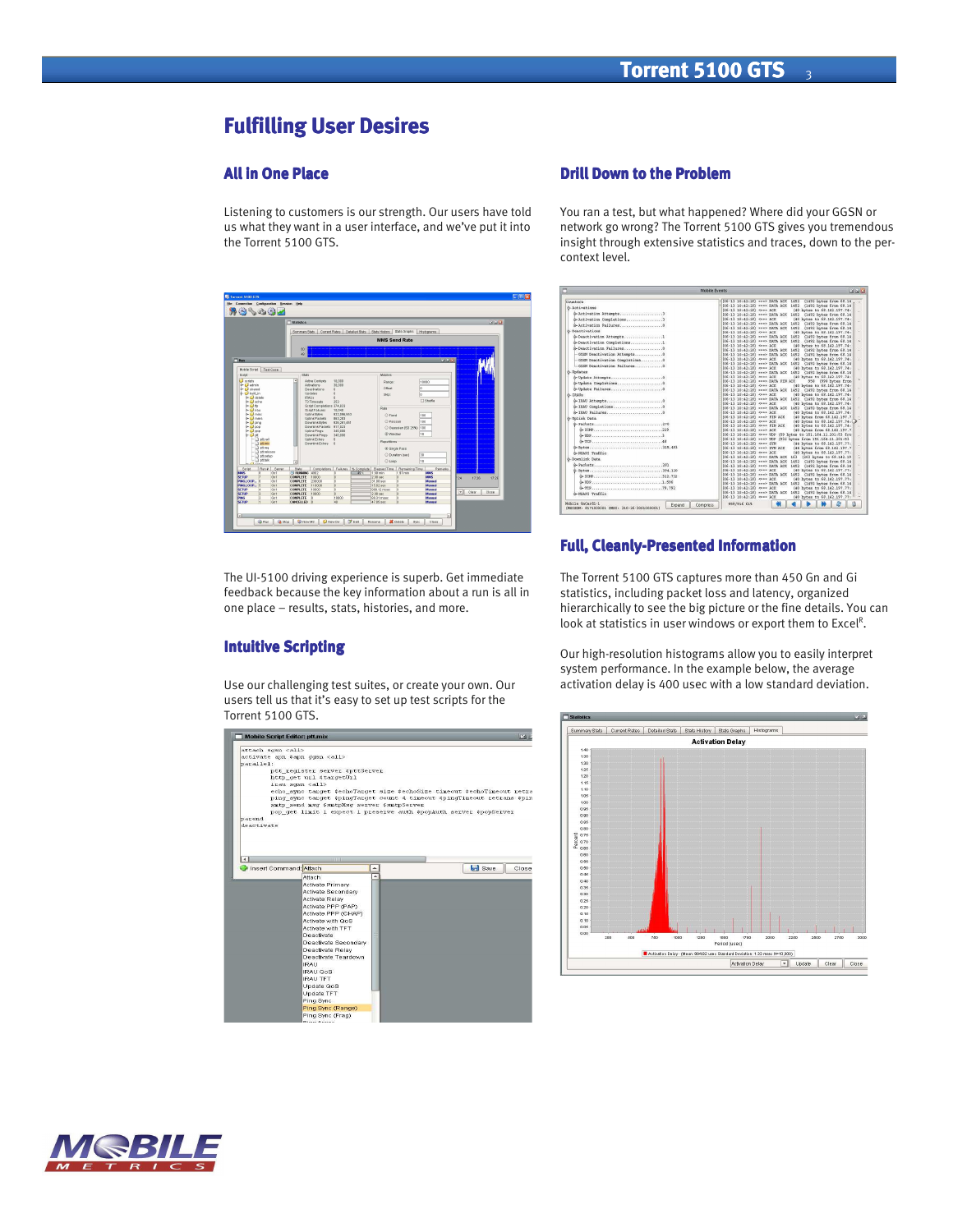# **Features and Specifications and Specifications**

#### **Supported Protocols**

# **IP TCP**

 Full TCP stack built into each mobile. **HTTP** 

Includes fragmentation / reassembly.

- 1.0 and 1.1
- GET, POST
- Configurable headers
- Configurable POST bodies

# **UDP**

- Best effort and reliable echoes Downlink response size control. Size ramps **FTP**  Passive FTP get support **WAP**  1.2 and 2.0 GET 1.2 Segmentation / Reassembly **MMS**  Send, Receive and Notify **SMTP**  Send **POP3**  Get with mail management support **PTT**  General support for Push-to-Talk over Cellular (PoC) **SIP** 
	- Registration, Call establishment, Call teardown
- **RTCP**
- Floor control management for PTT **RTP**
- Bidirectional speech for PTT **ICMP** 
	- Best effort and reliable ping
- Ping size ramping **DNS** 
	- Allows mobiles to resolve IP addresses over GTP before fetching URLs, etc.

#### **PPP**

 All mobiles support the PPP PDU type in addition to IP.

# **Dynamic Routing Protocols (Gn/Gi)**

OSPF, RIP

## **Virus Injection**

The Torrent 5100 GTS offers the capability to inject viruses into messages from simulated mobiles. Typically, either hex data representing a virus, or a file simulating virus infection, can be inserted into a message.

Types of uplink messages supporting virus injection:

- HTTP Post
- SMTP
- MMS (picture)
	- RTP (audio)



# **Blackberry Simulation**

Besides supporting general 3GPP mobile specifications, the MTS-5100 also accurately reproduces Blackberry Always-On behavior. This unique behavior of Blackberries

causes GGSNs a lot of hassle in the real world environment. You can prepare your GGSN with Torrent.

## **Built-in "Challenge" Test Suites**

Our Challenge test suites come standard with the Torrent 5100 GTS. Numerous rigorous tests are based on actual call models and our own assessment of how best to test a GGSN.

#### **Basic**

Signaling, Mobility, Data **Application / Protocol Verification / Protocol Verification**  HTTP, MMS, WAP, SMTP, POP3, FTP, PTT, DNS **Parallelism**  Increasing complexity of single-mobile events **General Traffic**  Increasing complexity of multiple-mobile events **Rate-Based Traffic** Tune activation, mobility and application event rates **Bandwidth Limits**  Bearer plane stress **Parallel Traffic**  Classes of mobiles running different parallel profiles to create real-world modeling **Soak Tests** Long-duration runs **Subscriber Capacity** Exercise system limits on subscribers / sessions **System Parameters** 

**Subscriber sessions:** Up to 1,000,000+ per node Number of supported subscriber sessions is a priced, configurable system option. **Signaling:** 40,000 activations / second **Bearer:** 550 Mbps / second (single node) Linear scalability with multiple MTS-5100's **Packet Size:** 64 KB with built-in IP fragmentation **SGSNs:** 1,500

#### **General Features**

- IP and PPP PDU types
- Primary and secondary contexts
- Transparent linear scalability
- Multiple user support
- Multiple GGSN support
- Multiple APN support
- Shuffled / random mobile traffic
- Easy installation and configuration
- Automatic software updates